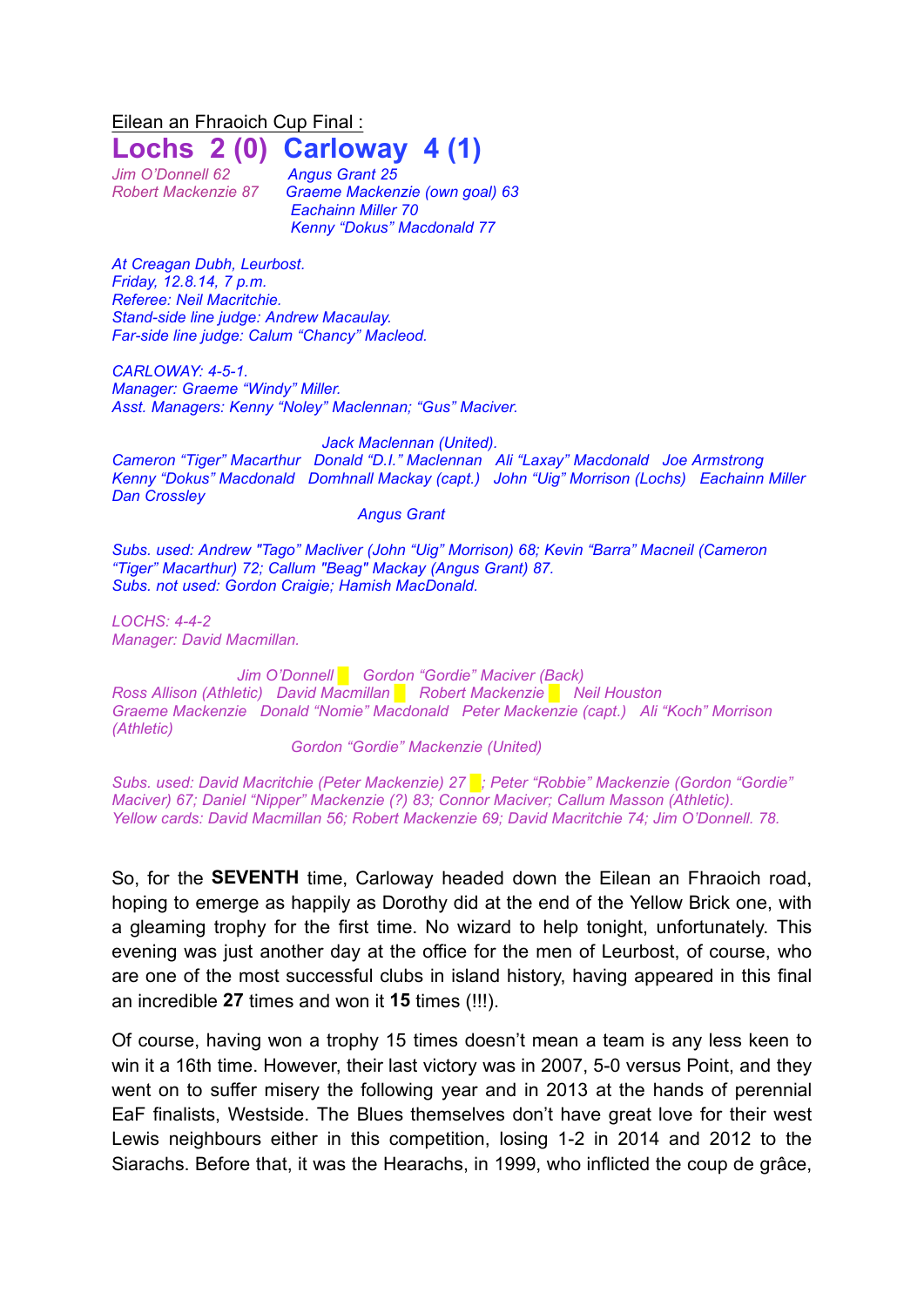## 2-4, on Blues' hopes.

Another surprising statistic about tonight's game was that the two sides had never met in an EaF final in its 83-year history. Unfortunately for na Gormaich, this first meeting of the sides had to take place on the Lochs' home ground. The why and wherefores of this curious decision has already had enough air-time on islandfooty.

Creagan Dubh, of course, is not high on Carloway's list of "*Places We Have Always Wanted to Visit*" (or Sgoil nan Loch for that matter). Usually a night of despair is in prospect. A historian would have to go all the way back to May 2013 to find the last time the Blues won at either ground, which happened to be an astonishing 5-1 League win at the latter, courtesy of Kevin "Gochan" Macleod, Calum Tom Moody, Dan Crossley, and Seumas Macleod, with David Martin scoring for the Maroons, but that was during Carloway's *annus mirabilis*. Ah, where are these heroes now?

Since then, it has not exactly been fun visiting Creagan Dubh: an opening day League draw the following season, 1-1, was followed by 1-3 Jock Stein and 1-4 ML defeats. In 2015 a 2-2 League draw succeeded two Cup exits within four days, 0-1 and 1-2 in the Jock Stein and ABC. This season the sides have only met once, in the League at Cnoc a' Choilich, when a Jim O'Donnell hat-trick kept Lochs' League challenge on track, 1-3.

Not the greatest of records for the Blues then, but tonight "Windy" was cheered by a full squad availability, plus the eligibility and fitness of John "Uig" Morrison and Jack Maclennan, arguably the best young keeper on the island, knowing he would need them all, as he surveyed the opposition: an imposing central defence of Peter Mackenzie and Donald "Nomie" Macdonald, backing the combative Robert Mackenzie and David Macmillan, and leading the line, Back's troublesome Gordon "Gordy" Maclver flanking the guy the boys in blue must hate the sight of, Jim O'Donnell. The Blues were grateful, however, to see the combative left back/wing half, Daniel "Nipper" Mackenzie only making the bench and the absence of elegant midfielders, Andy Murray and Angie Campbell, both ineligible. Angie's task for the evening? Directing traffic in the car park! What a waste!

A lowering sky hovering low over Creagan Dubh did not augur well for the evening's weather though the absence of rain (at the outset) and wind throughout did provide the requisite conditions for controlled football. For the opening half-hour, an infestation of midges was the main natural problem. However, both midfields had more to contend with. It was a case of a rock meeting a hard place, as Mackay and "Uig" confronted Macmillan and Robert Mackenzie, and behind each, "D.I.", "Laxay", "Nomie" and Peter Mackenzie were impenetrable. With Graeme Mackenzie on top of "Dokus" on the right and not being teased out by the wingman lying deeper than the Marianna Trench, the focus moved left where Miller and Crossley tested "Koch" early for pace.

From the whistle Miller, on the centre-line, squared to Crossley who took off like a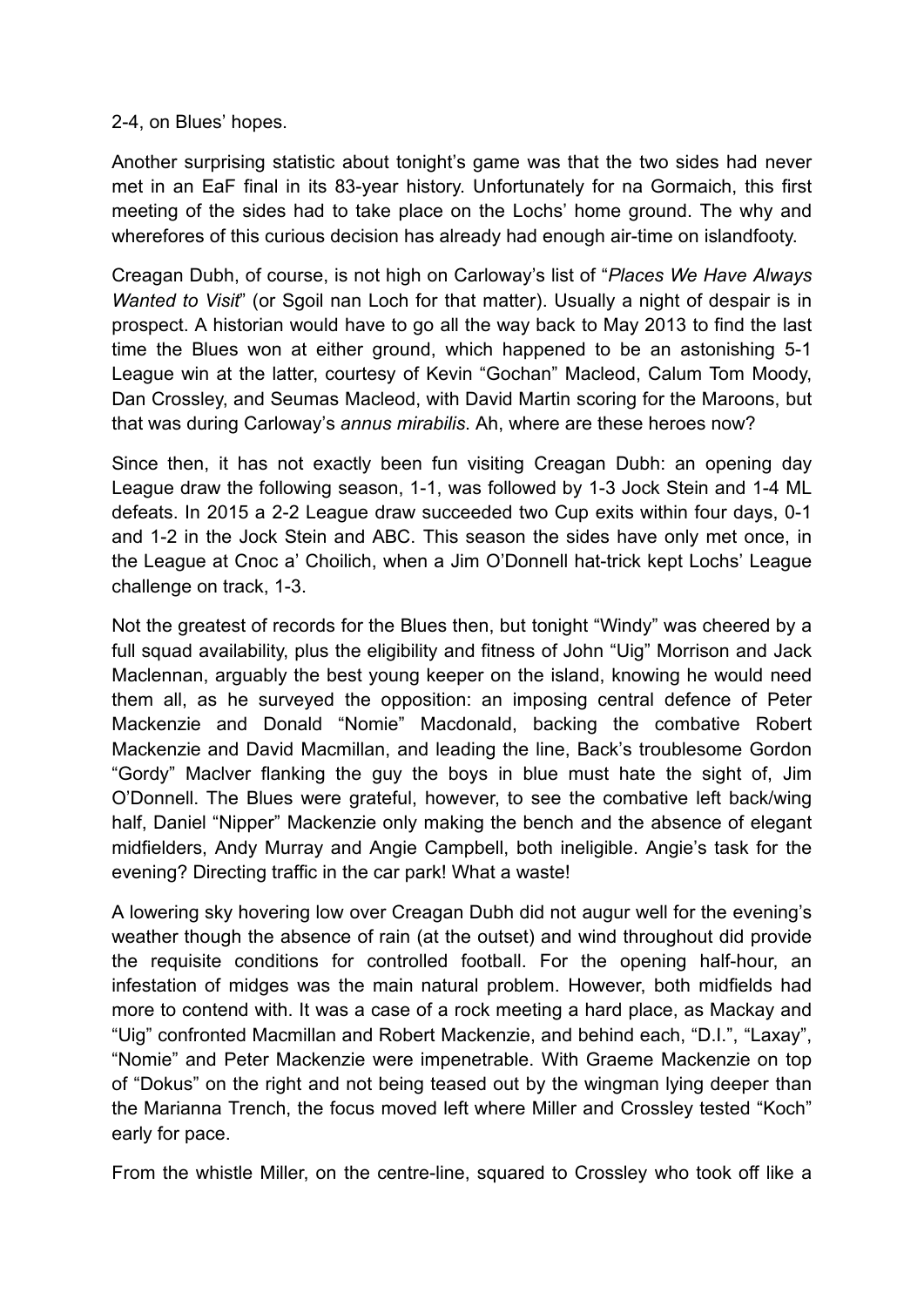bullet down the touch-line past the Athletic man and the supporting "Nomie" to the Lochs' bye-line. His sharp low cross whizzed across goal, 8 metres out, just out of "Gordie's" reach but the arriving Grant could not quite make the connection. Further pressure saw a "Dokus" corner from the Carloway right met by Mackay, 12 metres out by the near post, but the covering back by the far post managed to head on his header for another corner on the left. Na Gormaich's early grip on midfield led to a Mackay free-kick, 10 metres inside the Maroons' half and 10 metres in from the byeline, drop awkwardly in front of "Gordie", the bouncing ball deflecting forward off "Nomie". The keeper managed to push it outwards, and Grant, 10 metres from the line, got his head to it but could only nudge it forward to Mackenzie.

The Blues continued to exploit the left and another blistering run from Crossley from his own box, the length of the park, ended with him checking in square, 24 metres from goal, but his sizzling right-foot daisy-cutter was read perfectly by "Gordie" low to his left. A minute later affairs got just that little bit more difficult for the Lochs with the temporary absence of iconic defensive bulwark, Peter Mackenzie, with a thigh strain, "Koch" moving in beside "Nomie" and Houston coming left. Nevertheless, the Maroons still contrived to flex their muscles in the 22nd minute as "Gordie" Maciver nodded the ball back to Robert Mackenzie to his left, and the midfielder then moved into the Carloway half at speed, to send a glorious Bobby Murdoch high over :D.I." and behind "Tiger" for O'Donnell to race into the left of the Blues' box. As Maclennan charged out to block, the striker flashed a low left-footer past the young keeper across goal, but unfortunately a metre wide of the far post.

Three minutes later the score sheet was opened when "Nomie" appeared to get in a fankle as Lochs started to play out of defence, 24 metres out in the centre, and was robbed by Miller who emulated Crossley to make the left bye-line. His whipped-in low cross was met by Grant, sliding in in the centre before the covering Mackenzie, to find the net to the left of "Gordie" (**0-1**).

Once more the men from Leurbost regrouped with the final retiral of Peter M., "Koch" returning left and David Macritchie taking the centre spot. Immediately a perfect Robert M. ball released Allison on the left. As "Tiger" closed, his strike was low but directly placed at Maclennan, who had made himself big to block the shot from the edge of the box, 10 metres out.

As the game evened out, the home side had yet another chance, this time Macmillan winning the ball in the centre-circle, wall-passing with Robert M, on his right, then turning in to his left, 30 metres from goal, to fire in a nasty, curling leftfooter which forced Maclennan to pull off the save of the match so far, pawing away for a corner high to his left. The half concluded with "Gordie" equalling Maclennan, anticipating yet another low, fired cross, 10 metres from the bye-line, from Crossley on the left, to move out fast to drop on the flying ball by his far post, just a foot in front of the charging Grant.

**Half-time: Lochs 0 Carloway 1**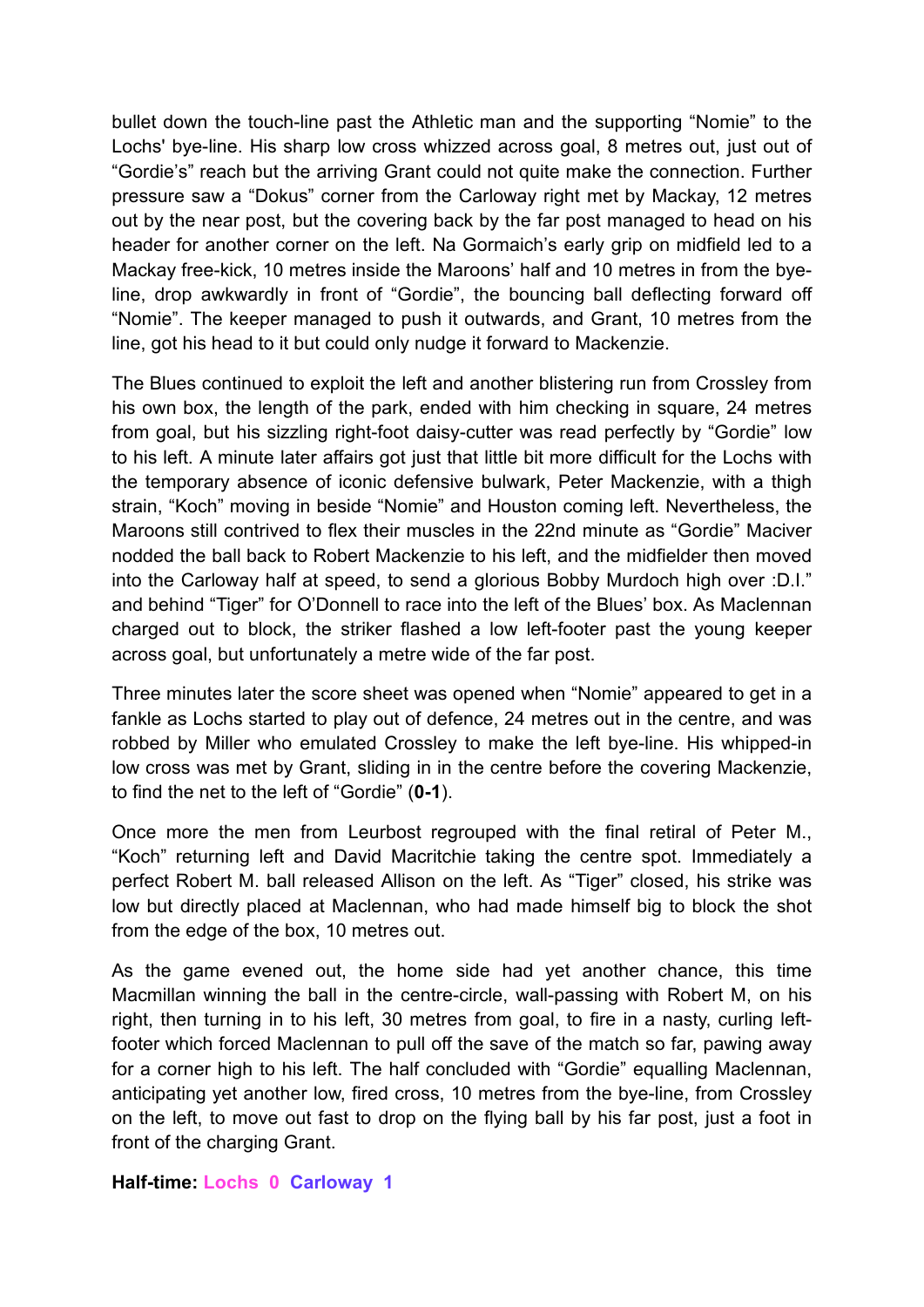The first half had been interesting, though hardly exciting - a war of attrition rather, punctuated by bursts of insightful play from Robert M., Macmillan, Miller, and Crossley, whose electrifying bursts of pace on the left had been the highlights of the half, though "Koch", perhaps, might not agree. Grant had managed to be a pain to "Nomie" and Peter M., though O'Donnell must have regretted his early unlucky slice of fortune. Na Gormaich had edged it, certainly in the early part, though "*the sleeping giant*" metaphor always comes to mind when a team scores first against Lochs, the original whole-game, 90-minute exponents.

David Macmillan had obviously charged the squad's batteries over the half-time Bovril, or blown their ears off, as the Maroons came out of the starting blocks to push, and push. In 47 minutes a Macmillan diagonal from the centre saw Allison make the bye-line on the left, but "D.I." made the clearance from his cross, under pressure,12 metres out in the centre. Moments later, Carloway escaped again when "Tiger", coming in quickly from his right, blocked an Allison strike on the left from 20 metres which might just have crept past Maclennan, low to his right.

Finally, pressure told as Lochs, sweating blood from the off, appeared to gain the break-through in 62 minutes: a Maciver corner on their right was scrambled clear in the centre, but returned from the right, the high diagonal being met by ace strikeforce, O'Donnell, in the centre, 16 metres from goal, and his powerful header gave the United *torwächter* no chance high to his left (**1-1**).

However, as so often happens, a side who have fought so long to get back on equal terms, subconsciously relaxes to gain wind to go for a winner, and then is caught cold at the other end. An immediate gigantic forward free-kick from "Dokus" dropped tantalising behind the Lochs back-line, but just forward of "Gordie's" reach, and as Mackay and Graeme Mackenzie went for it, it appeared to be nudged on to the defender's knee and onwards to the right of the surprised keeper. Bizarre, or what? Still, they all count (**1-2**).

The goal instantly shifted the balance back to na Gormaich, as a deflated Lochs once more had to chase the game, after thinking they had caught up going into the final straight. Carloway, now, were quite happy to sit back and frustrate, then hit hard on the break. However, as the incessant deluge continued, skilful, incisive moves became difficult, and players' frustrations increased. As Macmillan and Robert M. tried to inspire the troops forward, their midfield and defence moved forward, and the long ball increasingly attracted Carloway.

In 70 minutes a Mackay right-footer, high from just inside the Carloway centre, swirled into the left of the Maroons' box. "Gordie" was out like a shot to boot clear from the feet of Grant, but the ball came straight to Miller, approaching on the left of the centre-line. Quick-thinking informed the young star to send the ball whizzing low and forwards through retreating defenders and into the centre of the unguarded goal (**1-3**).